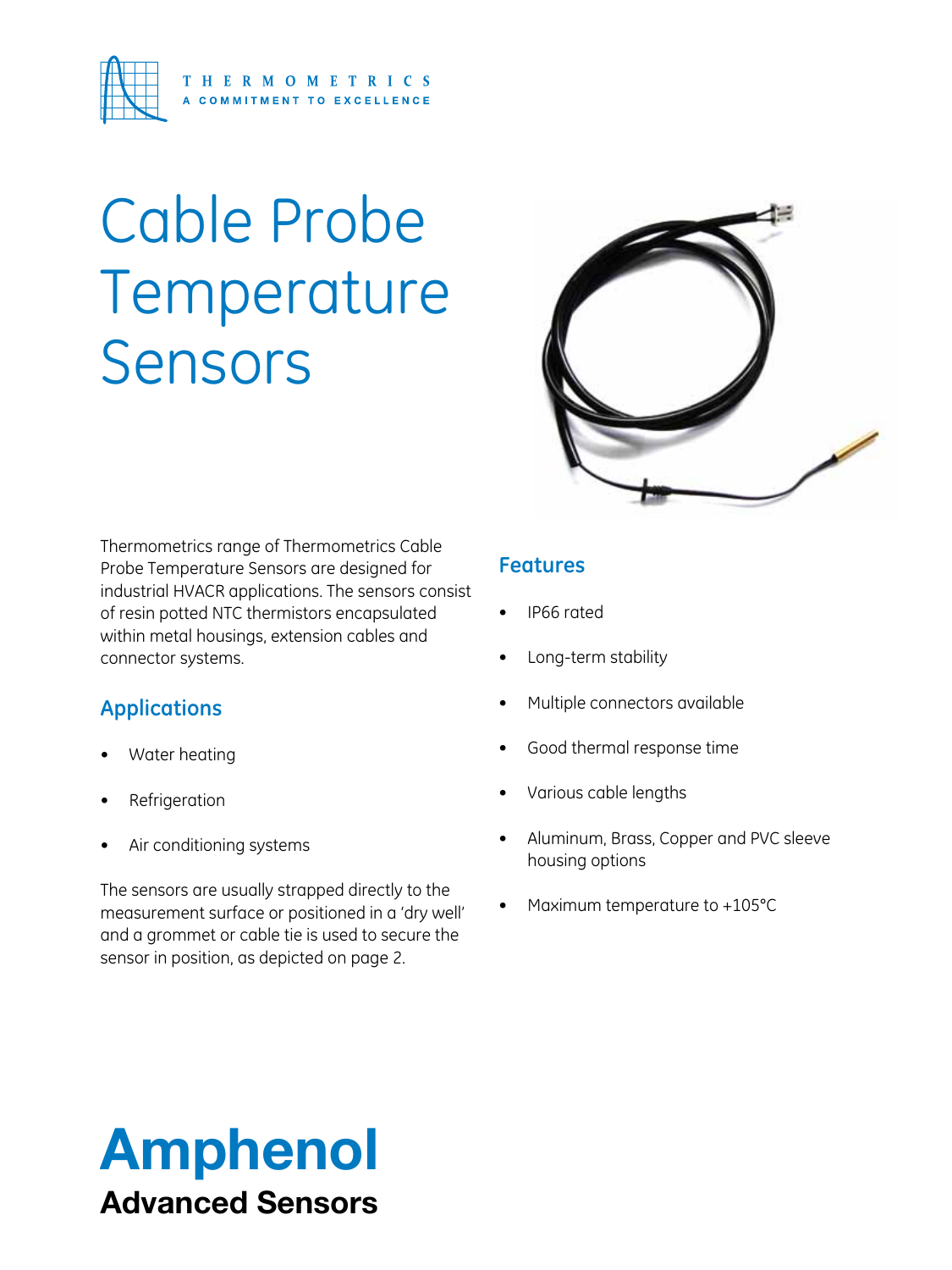### Product Applications





## Product Design and Specifications



| <b>Part Number</b> | <b>Housing Material</b> | <b>Housing Dimensions</b><br>/mm | <b>Resistance at</b><br>$(Tref)/\Omega$ | B (25/85) / K | <b>Cable description</b> | Cable<br>length /mm |
|--------------------|-------------------------|----------------------------------|-----------------------------------------|---------------|--------------------------|---------------------|
| JS4710             | <b>Brass</b>            | 5×30                             | 12.000 (25)<br>950 (100) ±5%            | 3740 ±1%      | PVC (single ins)         | 300                 |
| JS6234             | <b>Brass</b>            | 5×30                             | 12.000 (25)<br>950 (100) ±5%            | 3740 ±1%      | PVC (single ins)         | 1500                |
| JS6957             | <b>Brass</b>            | 5x30                             | 12.000 (25)<br>950 (100) ±5%            | 3740 ±1%      | PVC (single ins)         | 135                 |
| JS8042             | <b>Brass</b>            | 5×30                             | 12.000 (25)<br>950 (100) ±5%            | 3740 ±1%      | PVC (single ins)         | 300                 |
| JS4833             | <b>Brass</b>            | 5x30                             | $10,000(25) \pm 1\%$                    | 3977 ±0.75%   | PVC (single ins)         | 1485                |
| JS4832             | <b>Brass</b>            | 5x30                             | $10,000(25) \pm 1\%$                    | 3977 ±0.75%   | PVC (single ins)         | 1235                |
| JS5514             | <b>Brass</b>            | 5x30                             | $10,000(25) \pm 3\%$                    | 3977 ±0.75%   | PVC (single ins)         | 840                 |
| JS5515             | <b>Brass</b>            | 5x30                             | $10,000(25) \pm 3\%$                    | 3977 ±0.75%   | PVC (single ins)         | 840                 |
| JS4676             | Aluminium               | 5.8×26                           | 10.000 (25)<br>$2,500(60) \pm 3\%$      | 3960 ±1%      | PVC (single ins)         | 300                 |
| JS3686             | <b>PVC Sleeve</b>       |                                  | 10,000 (25)<br>$2,500(60) \pm 3\%$      | 3960 ±1%      | PVC (single ins)         | 700                 |
| JS5446             | Aluminium               | 5.8×26                           | 10,000 (25)<br>$2,500(60) \pm 3\%$      | 3960 ±1%      | PVC (single ins)         | 800                 |
| JS7231             | Copper                  | 6.5×32                           | $10,000(25) \pm 3\%$                    | 3977±0.75%    | PVC (Double ins)         | 1000 & 2000         |

| <b>Part Number</b> | <b>Connector system</b>  | Grommet   | Series Resistor / $\Omega$ | Max Temp / °C | V(ac) strength/<br>V(1mA) | <b>IP Rating</b> |
|--------------------|--------------------------|-----------|----------------------------|---------------|---------------------------|------------------|
| JS4710             | <b>Molex 5559</b>        | Yes       | <b>No</b>                  | 105           | 750                       | <b>IP66</b>      |
| JS6234             | <b>Molex 5559</b>        | Yes       | No                         | 105           | 750                       | <b>IP66</b>      |
| JS6957             | <b>Molex 5559</b>        | Yes       | <b>No</b>                  | 105           | 750                       | <b>IP66</b>      |
| JS8042             | <b>Molex 5559</b>        | No        | No                         | 105           | 750                       | <b>IP66</b>      |
| JS4833             | Polehousing<br>CTH1300/2 | Yes       | <b>No</b>                  | 105           | 1500                      | <b>IP66</b>      |
| JS4832             | Polehousing<br>CTH1300/2 | Yes       | No                         | 105           | 1500                      | <b>IP66</b>      |
| JS5514             | Polehousing<br>CTH1300/2 | Yes       | 330                        | 105           | 1500                      | <b>IP66</b>      |
| JS5515             | Polehousing<br>CTH1300/2 | Yes       | 470                        | 105           | 1500                      | <b>IP66</b>      |
| JS4676             | Molex 5559               | No        | No                         | 105           | 750                       | <b>IP66</b>      |
| JS3686             | Molex 5559               | No        | No                         | 105           | 750                       | <b>IP66</b>      |
| JS5446             | <b>Molex 5559</b>        | <b>No</b> | No                         | 105           | 750                       | <b>IP66</b>      |
| JS7231             | ٠                        | No        | <b>No</b>                  | 105           | 750                       | <b>IP66</b>      |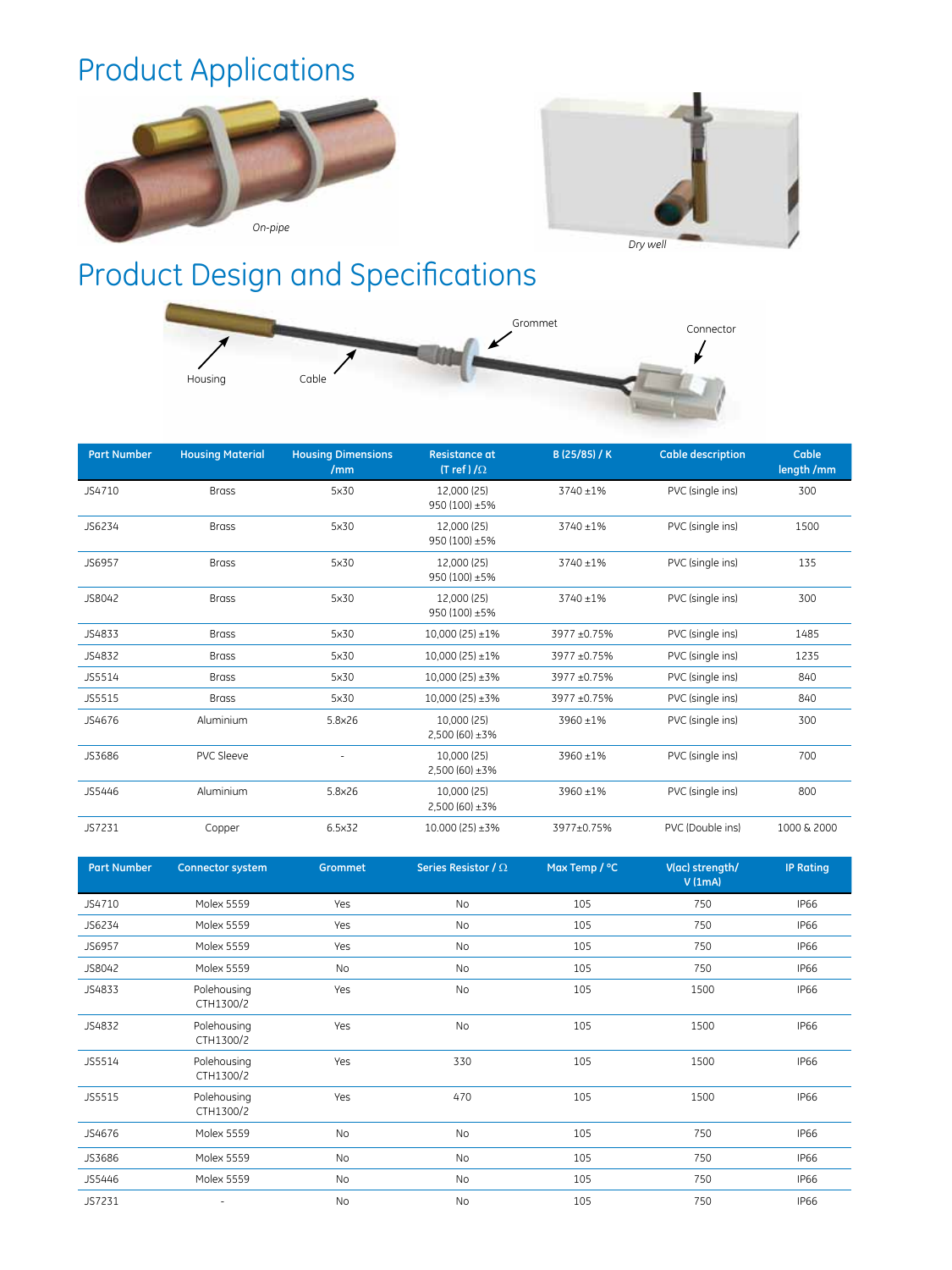## Thermal Equilibrium Temperature vs. Resistance Tables

| <b>JS5514 and JS5515</b> |          |          |          |          |         |          |         |
|--------------------------|----------|----------|----------|----------|---------|----------|---------|
| <b>Temp</b>              | R nom    | R min    | R max    | R Tol    | R Tol   | T Tol    | T Tol   |
| $^{\circ}$ C             | $\Omega$ | $\Omega$ | $\Omega$ | $1 - 96$ | $1 + %$ | $/$ + °C | $/-$ °C |
| $\circ$                  | 32640    | 31288    | 34019    | $-4.14$  | 4.23    | 0.81     | $-0.83$ |
| 5                        | 25391    | 24400    | 26397    | $-3.90$  | 3.96    | 0.79     | $-0.80$ |
| 10                       | 19902    | 19172    | 20640    | $-3.67$  | 3.71    | 0.76     | $-0.77$ |
| 15                       | 15713    | 15173    | 16258    | $-3.44$  | 3.47    | 0.74     | $-0.74$ |
| 20                       | 12493    | 12092    | 12897    | $-3.22$  | 3.23    | 0.71     | $-0.71$ |
| 25                       | 10000    | 9700.0   | 10300    | $-3.00$  | 3.00    | 0.68     | $-0.68$ |
| 30                       | 8055.9   | 7797.4   | 8315.6   | $-3.21$  | 3.22    | 0.75     | $-0.76$ |
| 35                       | 6530.0   | 6307.2   | 6754.6   | $-3.41$  | 3.44    | 0.82     | $-0.83$ |
| 40                       | 5324.6   | 5132.4   | 5519.0   | $-3.61$  | 3.65    | 0.90     | $-0.91$ |
| 45                       | 4366.5   | 4200.6   | 4535.0   | $-3.80$  | 3.86    | 0.97     | $-0.99$ |
| 50                       | 3600.5   | 3457.0   | 3746.6   | $-3.99$  | 4.06    | 1.05     | $-1.07$ |
| 55                       | 2984.6   | 2860.3   | 3111.5   | $-4.17$  | 4.25    | 1.13     | $-1.15$ |
| 60                       | 2486.6   | 2378.6   | 2597.1   | $-4.34$  | 4.44    | 1.21     | $-1.23$ |
| 65                       | 2081.8   | 1987.9   | 2178.1   | $-4.51$  | 4.63    | 1.29     | $-1.32$ |
| 70                       | 1751.1   | 1669.2   | 1835.3   | $-4.68$  | 4.81    | 1.37     | $-1.41$ |
| 75                       | 1479.6   | 1408.0   | 1553.3   | $-4.84$  | 4.99    | 1.45     | $-1.50$ |
| 80                       | 1255.6   | 1192.9   | 1320.4   | $-4.99$  | 5.16    | 1.54     | $-1.59$ |
| 85                       | 1070.0   | 1015.0   | 1127.0   | $-5.14$  | 5.33    | 1.63     | $-1.69$ |
| 90                       | 915.55   | 867.10   | 965.83   | $-5.29$  | 5.49    | 1.72     | $-1.78$ |
| 95                       | 786.43   | 743.69   | 830.89   | $-5.44$  | 5.65    | 1.81     | $-1.88$ |
| 100                      | 678.07   | 640.26   | 717.46   | $-5.58$  | 5.81    | 1.90     | $-1.98$ |

| JS4833 and JS4832 |          |          |          |          |         |          |         |  |
|-------------------|----------|----------|----------|----------|---------|----------|---------|--|
| <b>Temp</b>       | R nom    | R min    | R max    | R Tol    | R Tol   | T Tol    | T Tol   |  |
| $^{\circ}{\rm C}$ | $\Omega$ | $\Omega$ | $\Omega$ | $1 - 96$ | $1 + %$ | $/ +$ °C | $/-$ °C |  |
| $\circ$           | 32640    | 32028    | 33260    | $-1.87$  | 1.90    | 0.37     | $-0.37$ |  |
| 5                 | 25391    | 24962    | 25824    | $-1.69$  | 1.71    | 0.34     | $-0.35$ |  |
| 10                | 19902    | 19601    | 20205    | $-1.51$  | 1.52    | 0.31     | $-0.32$ |  |
| 15                | 15713    | 15504    | 15924    | $-1.33$  | 1.34    | 0.29     | $-0.29$ |  |
| 20                | 12493    | 12348    | 12639    | $-1.17$  | 1.17    | 0.26     | $-0.26$ |  |
| 25                | 10000    | 9900.0   | 10100    | $-1.00$  | 1.00    | 0.23     | $-0.23$ |  |
| 30                | 8055.9   | 7962.4   | 8149.7   | $-1.16$  | 1.16    | 0.27     | $-0.27$ |  |
| 35                | 6530.0   | 6444.1   | 6616.4   | $-1.32$  | 1.32    | 0.32     | $-0.32$ |  |
| 40                | 5324.6   | 5246.5   | 5403.3   | $-1.47$  | 1.48    | 0.36     | $-0.37$ |  |
| 45                | 4366.5   | 4296.1   | 4437.7   | $-1.61$  | 1.63    | 0.41     | $-0.42$ |  |
| 50                | 3600.5   | 3537.3   | 3664.5   | $-1.76$  | 1.78    | 0.46     | $-0.47$ |  |
| 55                | 2984.6   | 2928.1   | 3041.9   | $-1.89$  | 1.92    | 0.51     | $-0.52$ |  |
| 60                | 2486.6   | 2436.1   | 2537.8   | $-2.03$  | 2.06    | 0.56     | $-0.57$ |  |
| 65                | 2081.8   | 2036.8   | 2127.5   | $-2.16$  | 2.20    | 0.62     | $-0.63$ |  |
| 70                | 1751.1   | 1711.0   | 1791.8   | $-2.29$  | 2.33    | 0.67     | $-0.68$ |  |
| 75                | 1479.6   | 1443.9   | 1515.9   | $-2.41$  | 2.46    | 0.72     | $-0.74$ |  |
| 80                | 1255.6   | 1223.8   | 1288.0   | $-2.53$  | 2.58    | 0.78     | $-0.80$ |  |
| 85                | 1070.0   | 1041.7   | 1099.0   | $-2.65$  | 2.71    | 0.84     | $-0.86$ |  |
| 90                | 915.5    | 890.28   | 941.43   | $-2.76$  | 2.83    | 0.90     | $-0.92$ |  |
| 95                | 786.4    | 763.86   | 809.59   | $-2.87$  | 2.94    | 0.96     | $-0.98$ |  |
| 100               | 678.07   | 657.87   | 698.81   | $-2.98$  | 3.06    | 1.02     | $-1.04$ |  |